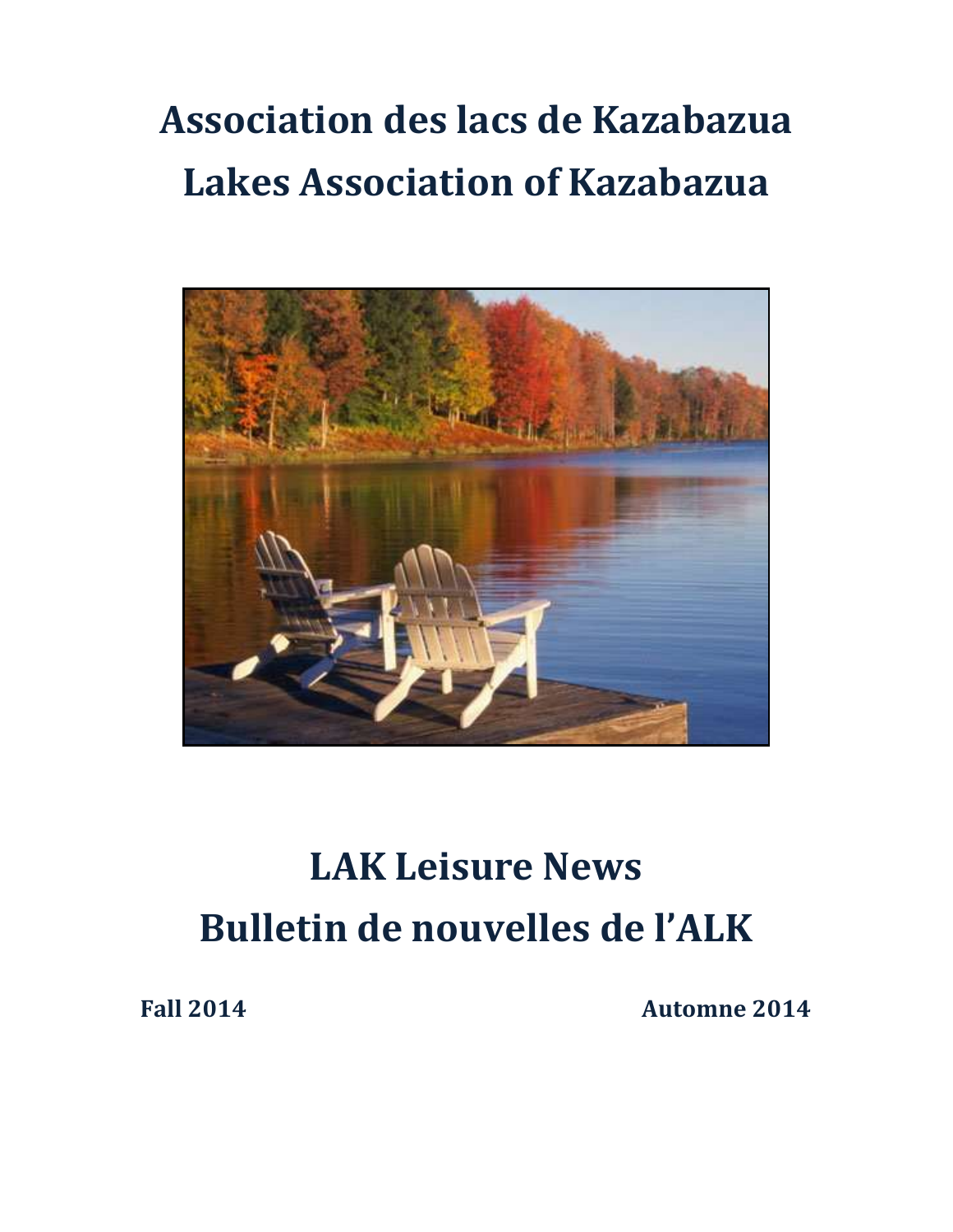## **PRESIDENT'S MESSAGE**

We have decided this year to send out an abbreviated information package by e-mail rather than the normal Fall Newsletter. One reason for this decision was that there was less information to send out than in years past; the other reasons are timing and cost. So, we are trying something new; and we would like your feedback. We would also like to encourage you to forward this material on to any of your neighbours on your lake who you think might not have provided an e-



mail address (we have e-mail addresses for 257 of the people on our Newsletter distribution list, out of 310).

Included in this package are some highlights from the July 12, 2014 Annual General Meeting (AGM), a brief financial statement, and the initiation of water testing for 2014-2015.

We will be sending out our normal Spring 2015 Newsletter prior to the July 11, 2015 AGM; it will include additional information on these and other items.

I look forward to seeing many of you next summer.

Peter Fisher, President Lakes Association of Kazabazua

#### **Festival de Canneberges :**

L'Association Culturelle, Sociale et Âge d'Or de Kazabazua et La Ferme de la Canneberge vous invitent à la 4ième édition du Festival de la Canneberge qui aura lieu è la ferme Samedi le 11 Octobre de 11 :00 à 17 :00 au 35 Route 105, Kazabazua, QC.

Ce sera une journée de culturelle et d'information sur les canneberges. Venez rencontrer des auteurs , des artistes et artisans locaux. Il y aura vente et exposition de peintures. d'articles d'art, d'artisanat et des activités pour tous les membres de la famille.

#### **Cranberry festival :**

The Kazabazua Cultural, Social and Golden Age Association and the Cranberry Farm invite you to the 4th edition of the Cranberry Festival which will be held at the farm on Saturday October 11th from 11:00 to 17:00 at 35 Route 105 Kazabazua.

It will be a day of culture and information on cranberries. Come and meet local authors, artists and artisans. There will be a sale and exhibition of art paintings, craft articles and activities for all family members.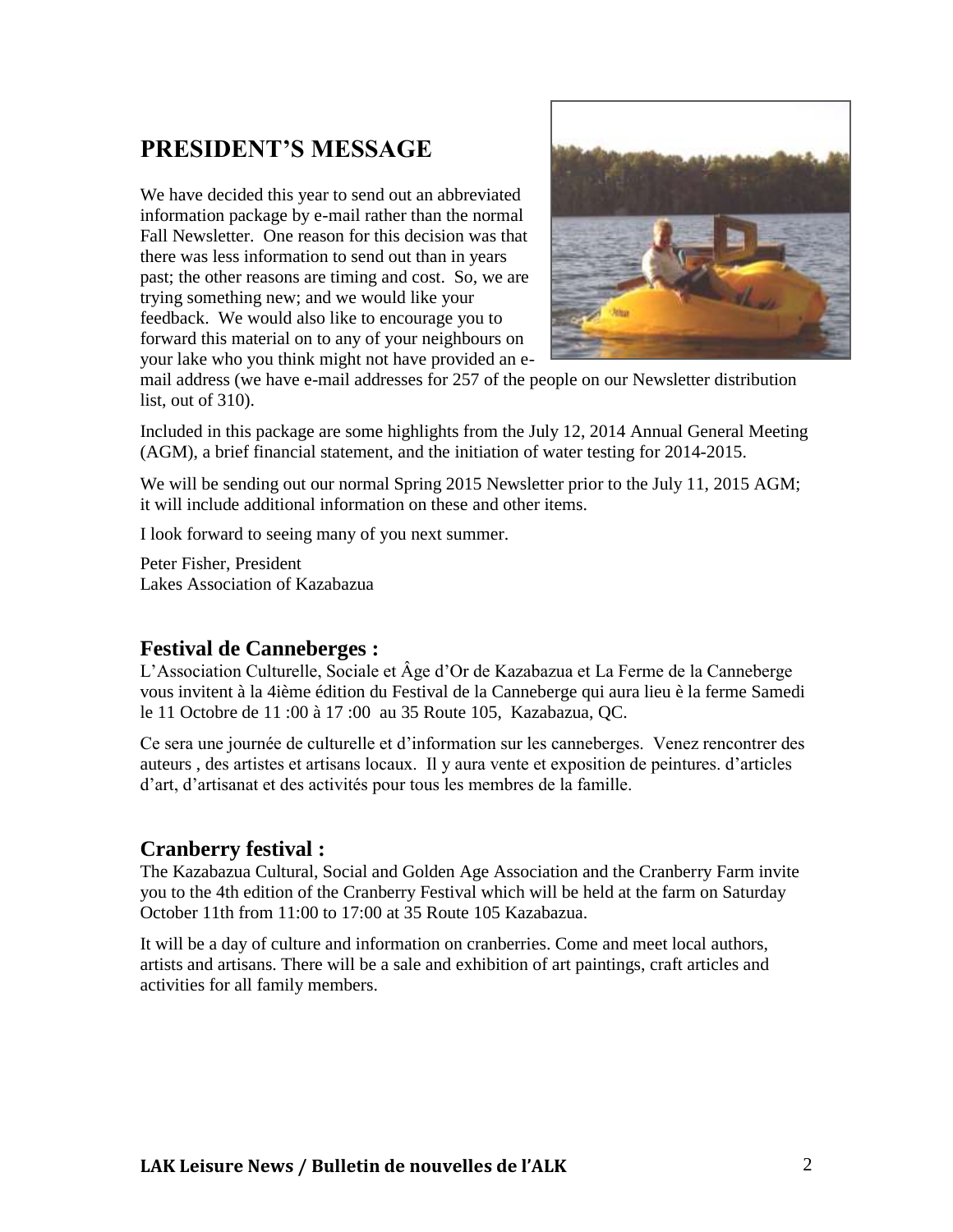## **Highlights from the 2014 Annual General Meeting**

The 2014 Annual General Meeting (AGM) was held on July 12 at Karen Little and Jim Irwin's cottage at Danford Lake. L'Assemblée générale annuelle (AGA) 2014 de l'Association des lacs de Kazabazua a eu lieu le 12 juillet 2014 au chalet de Karen Little et Jim Irwin à lac Danford. Over 100 people attended the event, and over 70 members paid the \$40 membership due, which also entitled them to vote on matters coming before the AGM.

Elections of the Lakes Association of Kazabazua (LAK) Board of Directors and Officers were held. The elected 2014-2015 Board of Directors includes Shannon Martin, Raye Thomas, David Prime, George McCormick and Peter Fisher. The elected 2014-2015 Officers of the LAK include Peter Fisher as President, Shannon Martin as Vice-President, Karen Little as Secretary, and David Prime as Treasurer. Both Peter Fisher and Karen Little indicated that they would step down in 2015. Raye Thomas is Past President.

L'élection du Conseil d'administration a confirmé Shannon Martin, Raye Thomas, David Prime, George McCormick, et Peter Fisher comme membres. L'élection des membres du Conseil exécutif a confirmé Peter Fisher comme Président, Shannon Martin comme Vice-Président, Karen Little comme Secrétaire, et David Prime comme Trésorier. Raye Thomas va continuer comme Président antécédent.

Shannon Martin presented the revised Articles of Continuance for the LAK, as required under federal legislation. He also presented a new Business Bylaw. Both documents were approved.

David Prime a présenté le rapport du Trésorier. Il y avait approximativement \$9000 dans le compte de l'association des lacs de Kazabazua (ALK).

Michèle Borchers a resumé le statut de la Coalition (versus le Megadump) et a fait une requête de l'aide pour rembourser le coût de gérer le site web pour la Coalition. L'AGA a approuvée une somme annuaire de \$200, aussi longtemps que requis.

Michèle a aussi resumé les règlements concernant la protection des rives des lacs. Michèle Borchers reminded members of the requirements under the MRC bylaw regarding shoreline protection. Following an animated and prolonged discussion on future action, Peter Fisher called for a vote on two separate motions: that the LAK seek additional information on the health of our lakes, and funding if possible to add to this information; and that the MRC be requested to implement its obligation to inspect the level of shoreline protection on our lakes. The first motion was passed; and the second motion was defeated. L'AGA a approuvé une motion de faire de la recherche au sujet de la santé de nos lacs; mais l'AGA n'a pas approuvé une deuxième motion de faire une requête au MRC de faire des inspections de nos lacs.

George McCormick summarized the process for water testing and the historical results he had obtained. He also answered questions about options for controlling the impact of beavers.

Mayor Ota Hora of the Kazabazua Municipal Council spoke about several municipal priorities, including the importance of the health of our lakes, recent developments regarding road maintenance, the local school, and the relationship with the MRC.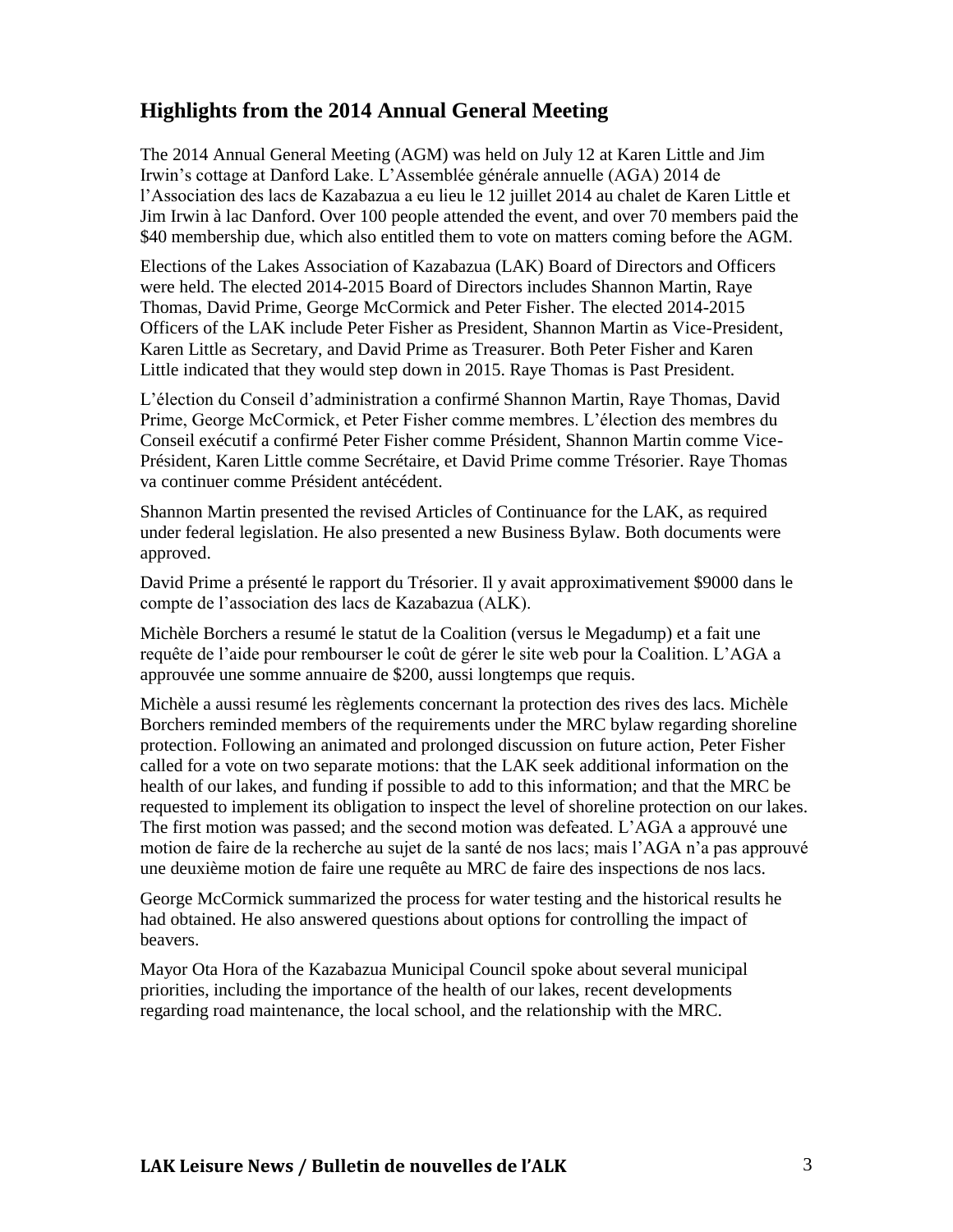### **Funding for more research on the health of our lakes**

Peter Fisher, Jacques Raymond, and Michèle Borchers had a very informative meeting with an MRC representative on August 15 to discuss ways of funding research on the health of our lakes. More meetings will take place over the course of the winter. Data collected at all these meetings will be shared with you in the 2015 Spring newsletter so that you can decide whether or not to go ahead with this research.

### **Random Fireworks**

For many, having fireworks on Canada Day or Saint-Jean-Baptiste Day is a tradition which brings joy to adults and children alike. Over the summer of 2014, though, a number of cottagers expressed concern about the increasing frequency of *random* fireworks in July and August. Following the discussion on this issue at the July AGM, we decided to do some research on the subject.

Results of this research on the human and environmental impacts of fireworks will be shared with you in the 2015 Spring newsletter.

## **Water Testing**

This photograph shows George McCormick taking water samples at Little Shea (Egg) Lake on Sunday, September 21, 2014. George tested all eight (8) lakes included in the Lakes Association of Kazabazua: Big Danford, Little Danford, McConnell, Lyon, McAuley, Shea, Little Shea (Egg), and Farm Lakes. These September 2014 tests will be included in his report to the Annual General



Meeting (AGM) in 2015. He will do a second round in the spring, probably April 2015. These initial results were higher than normal in several lakes, so the 2015 results will be of great interest. Please come to the AGM to hear the results for your lake!

The Association thanks all the contributors to this publication. The opinions expressed are solely those of the authors and not necessarily those of the Association. If you wish to contribute to the LAK Leisure News/Bulletin de nouvelles de l'ALK, please contact Kim Chadsey at [newsletter@kazlakes.com](mailto:newsletter@kazlakes.com) or 613.818.4664.

*L'Association remercie ceux qui ont contribué au présent bulletin de nouvelles. Les opinions qui y sont exprimées sont exclusivement celles de leurs auteurs et ne reflètent pas nécessairement celles de l'Association. Si vous désirez contribuer au bulletin de nouvelles, veuillez contacter Kim Chadsey au newsletter@kazlakes.com ou 613.818.4664.*